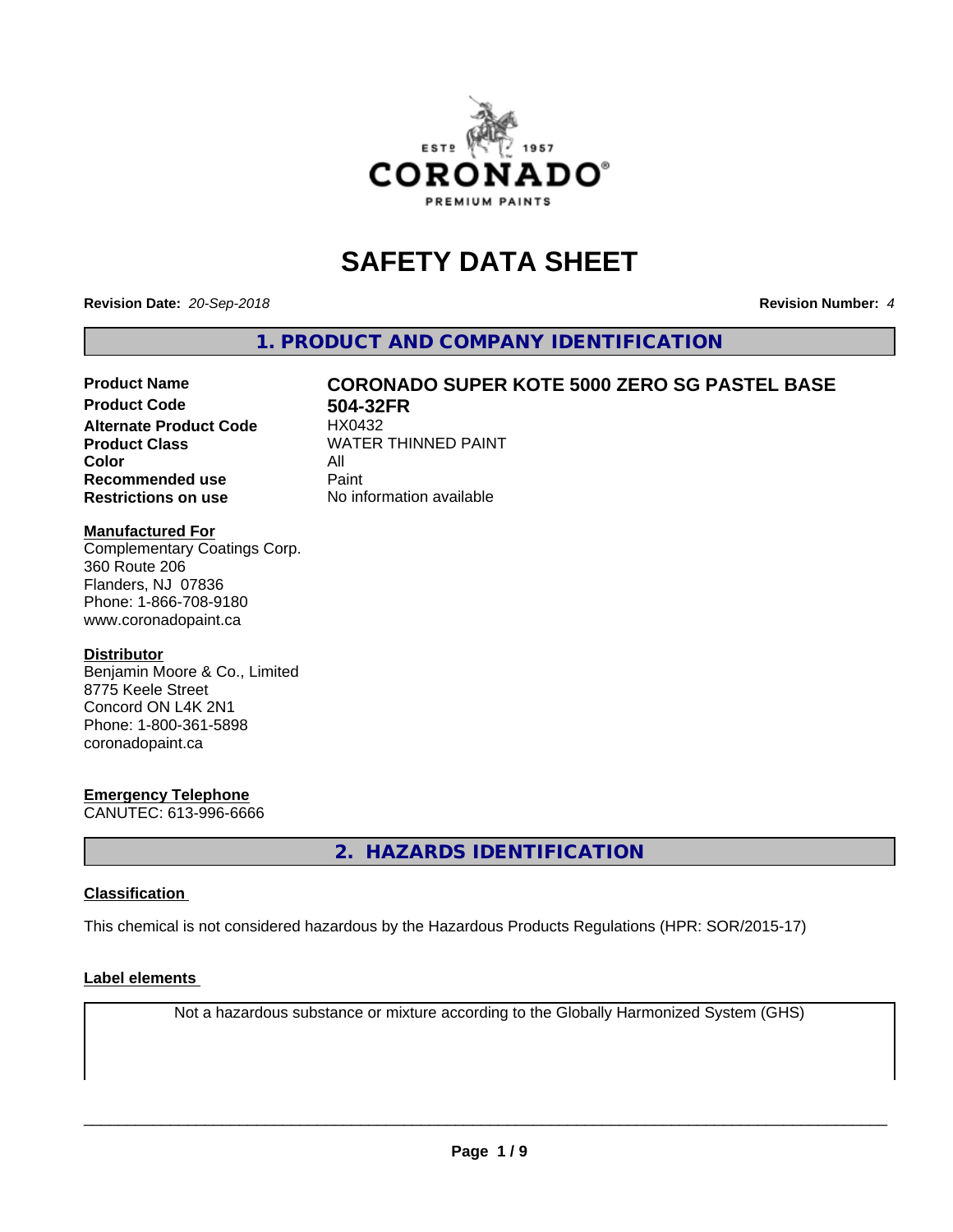**Appearance** liquid **Odor 11** and **Odor 11** and **Odor 11** and **Odor 11** and **Odor 11** and **Odor Odor** 11 and **Odor** 11 and **Odor** 11 and **Odor** 11 and **Odor** 11 and **Odor** 11 and 21 and 21 and 21 and 21 and 22 and 22 and

**Other information**

No information available

# **3. COMPOSITION INFORMATION ON COMPONENTS**

\_\_\_\_\_\_\_\_\_\_\_\_\_\_\_\_\_\_\_\_\_\_\_\_\_\_\_\_\_\_\_\_\_\_\_\_\_\_\_\_\_\_\_\_\_\_\_\_\_\_\_\_\_\_\_\_\_\_\_\_\_\_\_\_\_\_\_\_\_\_\_\_\_\_\_\_\_\_\_\_\_\_\_\_\_\_\_\_\_\_\_\_\_

| name<br>٦Æ.<br>янкан    | n<br>N6<br>.    | £<br>. .<br>w.<br>$\sqrt{2}$    |
|-------------------------|-----------------|---------------------------------|
| dioxide<br>ıtan<br>ilim | 376<br>$-6 - 6$ | 0.00<br>יי<br>.<br><b>JU 70</b> |

|                                                                        | 4. FIRST AID MEASURES                                                                                                                        |  |
|------------------------------------------------------------------------|----------------------------------------------------------------------------------------------------------------------------------------------|--|
| <b>General Advice</b>                                                  | No hazards which require special first aid measures.                                                                                         |  |
| <b>Eye Contact</b>                                                     | Rinse thoroughly with plenty of water for at least 15<br>minutes and consult a physician.                                                    |  |
| <b>Skin Contact</b>                                                    | Wash off immediately with soap and plenty of water while<br>removing all contaminated clothes and shoes.                                     |  |
| <b>Inhalation</b>                                                      | Move to fresh air. If symptoms persist, call a physician.                                                                                    |  |
| Ingestion                                                              | Clean mouth with water and afterwards drink plenty of<br>water. Consult a physician if necessary.                                            |  |
| <b>Most Important Symptoms/Effects</b>                                 | None known.                                                                                                                                  |  |
| <b>Notes To Physician</b>                                              | Treat symptomatically.                                                                                                                       |  |
|                                                                        | 5. FIRE-FIGHTING MEASURES                                                                                                                    |  |
| <b>Suitable Extinguishing Media</b>                                    | Use extinguishing measures that are appropriate to local<br>circumstances and the surrounding environment.                                   |  |
| <b>Protective Equipment And Precautions For</b><br><b>Firefighters</b> | As in any fire, wear self-contained breathing apparatus<br>pressure-demand, MSHA/NIOSH (approved or equivalent)<br>and full protective gear. |  |
| <b>Specific Hazards Arising From The Chemical</b>                      | Closed containers may rupture if exposed to fire or                                                                                          |  |

extreme heat.

**Sensitivity To Mechanical Impact** No

- 
- **Sensitivity To Static Discharge** No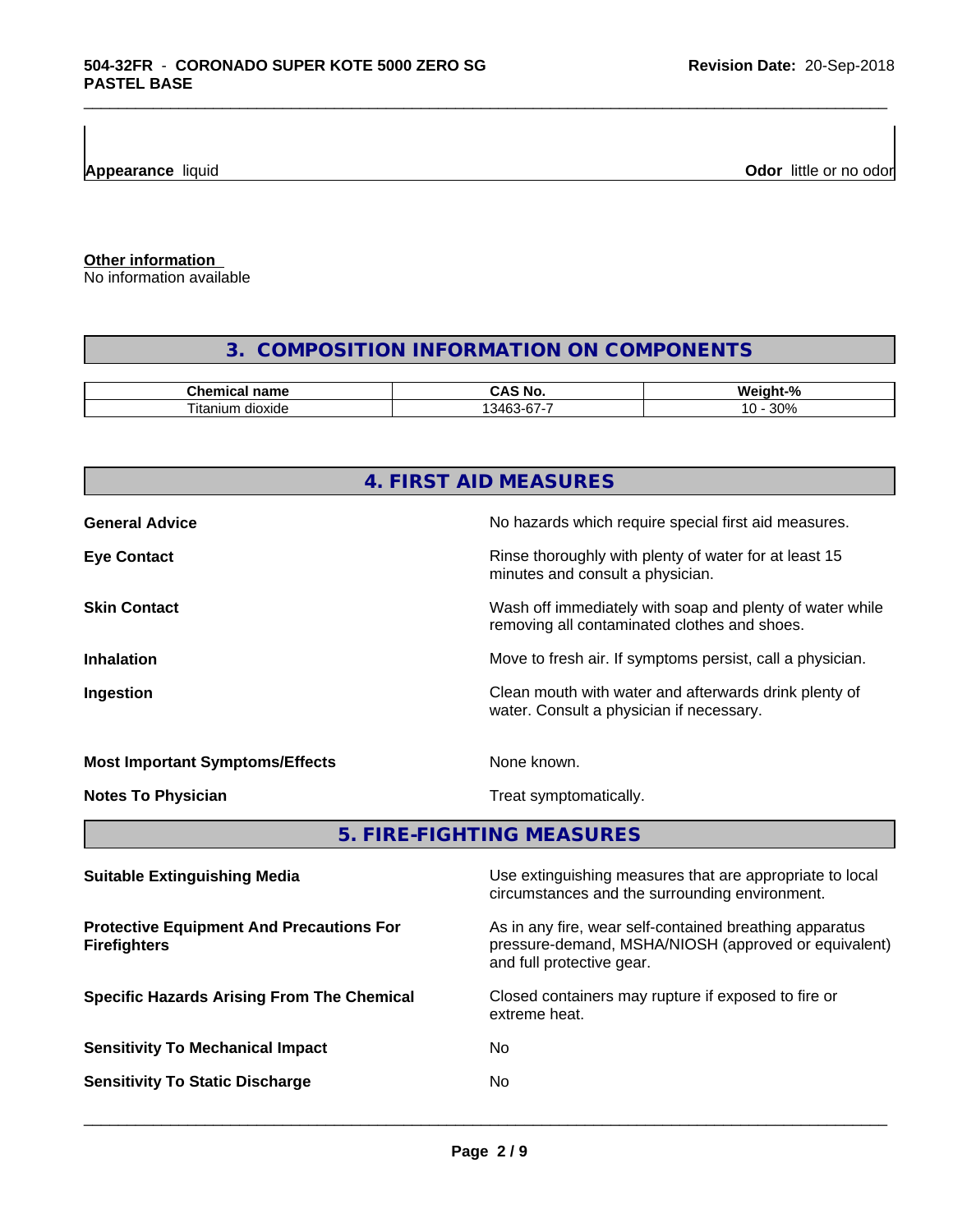| <b>Flash Point Data</b><br>Flash Point (°F)<br>Flash Point (°C)<br><b>Method</b> |                 | Not applicable<br>Not applicable<br>Not applicable |                                |
|----------------------------------------------------------------------------------|-----------------|----------------------------------------------------|--------------------------------|
| <b>Flammability Limits In Air</b>                                                |                 |                                                    |                                |
| Lower flammability limit:<br><b>Upper flammability limit:</b>                    |                 | Not applicable<br>Not applicable                   |                                |
| <b>NFPA</b><br>Health: 1                                                         | Flammability: 0 | Instability: 0                                     | <b>Special: Not Applicable</b> |
| <b>NFPA Legend</b><br>0 - Not Hazardous<br>1 - Slightly<br>2 - Moderate          |                 |                                                    |                                |

\_\_\_\_\_\_\_\_\_\_\_\_\_\_\_\_\_\_\_\_\_\_\_\_\_\_\_\_\_\_\_\_\_\_\_\_\_\_\_\_\_\_\_\_\_\_\_\_\_\_\_\_\_\_\_\_\_\_\_\_\_\_\_\_\_\_\_\_\_\_\_\_\_\_\_\_\_\_\_\_\_\_\_\_\_\_\_\_\_\_\_\_\_

- 
- 3 High
- 4 Severe

*The ratings assigned are only suggested ratings, the contractor/employer has ultimate responsibilities for NFPA ratings where this system is used.*

*Additional information regarding the NFPA rating system is available from the National Fire Protection Agency (NFPA) at www.nfpa.org.*

**6. ACCIDENTAL RELEASE MEASURES**

**Personal Precautions Precautions** Avoid contact with skin, eyes and clothing. Ensure adequate ventilation.

**Other Information Other Information Prevent further leakage or spillage if safe to do so.** 

**Environmental precautions** See Section 12 for additional Ecological Information.

**Methods for Cleaning Up Soak up with inert absorbent material. Sweep up and** shovel into suitable containers for disposal.

vapors, spray mists or sanding dust. In case of insufficient

ventilation, wear suitable respiratory equipment.

**7. HANDLING AND STORAGE**

Handling **Handling Avoid contact with skin, eyes and clothing. Avoid breathing Handling** 

**Storage Keep container tightly closed. Keep out of the reach of Keep** container tightly closed. Keep out of the reach of

**Incompatible Materials No information available** 

 $\overline{\phantom{a}}$  ,  $\overline{\phantom{a}}$  ,  $\overline{\phantom{a}}$  ,  $\overline{\phantom{a}}$  ,  $\overline{\phantom{a}}$  ,  $\overline{\phantom{a}}$  ,  $\overline{\phantom{a}}$  ,  $\overline{\phantom{a}}$  ,  $\overline{\phantom{a}}$  ,  $\overline{\phantom{a}}$  ,  $\overline{\phantom{a}}$  ,  $\overline{\phantom{a}}$  ,  $\overline{\phantom{a}}$  ,  $\overline{\phantom{a}}$  ,  $\overline{\phantom{a}}$  ,  $\overline{\phantom{a}}$ 

**8. EXPOSURE CONTROLS/PERSONAL PROTECTION**

children.

**Exposure Limits**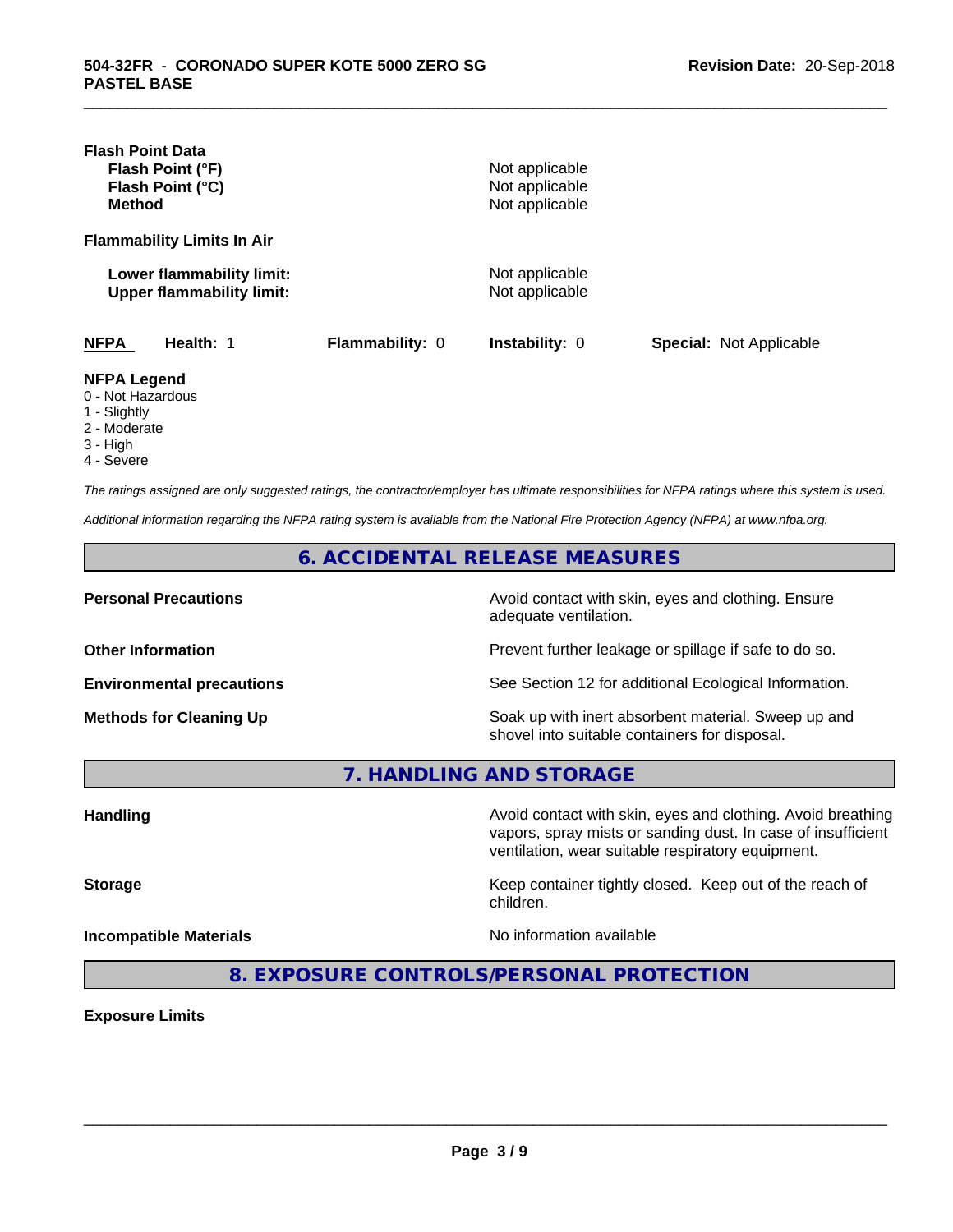| <b>Chemical name</b>                                                                                                                                                                                                                                                                                                         | <b>ACGIH TLV</b>  | Alberta           | <b>British Columbia</b>                                                                                                                                        | Ontario           | Quebec              |
|------------------------------------------------------------------------------------------------------------------------------------------------------------------------------------------------------------------------------------------------------------------------------------------------------------------------------|-------------------|-------------------|----------------------------------------------------------------------------------------------------------------------------------------------------------------|-------------------|---------------------|
| Titanium dioxide                                                                                                                                                                                                                                                                                                             | 10 mg/m $3$ - TWA | 10 mg/m $3 - TWA$ | 10 mg/m $3$ - TWA                                                                                                                                              | 10 mg/m $3$ - TWA | 10 mg/m $3$ - TWAEV |
|                                                                                                                                                                                                                                                                                                                              |                   |                   | $3$ mg/m <sup>3</sup> - TWA                                                                                                                                    |                   |                     |
| Legend<br>ACGIH - American Conference of Governmental Industrial Hygienists<br>Alberta - Alberta Occupational Exposure Limits<br>British Columbia - British Columbia Occupational Exposure Limits<br>Ontario - Ontario Occupational Exposure Limits<br>Quebec - Quebec Occupational Exposure Limits<br>N/E - Not established |                   |                   |                                                                                                                                                                |                   |                     |
| <b>Engineering Measures</b>                                                                                                                                                                                                                                                                                                  |                   |                   | Ensure adequate ventilation, especially in confined areas.                                                                                                     |                   |                     |
| <b>Personal Protective Equipment</b><br><b>Eye/Face Protection</b><br><b>Skin Protection</b><br><b>Respiratory Protection</b>                                                                                                                                                                                                |                   |                   | Safety glasses with side-shields.<br>Protective gloves and impervious clothing.<br>In case of insufficient ventilation wear suitable respiratory<br>equipment. |                   |                     |

\_\_\_\_\_\_\_\_\_\_\_\_\_\_\_\_\_\_\_\_\_\_\_\_\_\_\_\_\_\_\_\_\_\_\_\_\_\_\_\_\_\_\_\_\_\_\_\_\_\_\_\_\_\_\_\_\_\_\_\_\_\_\_\_\_\_\_\_\_\_\_\_\_\_\_\_\_\_\_\_\_\_\_\_\_\_\_\_\_\_\_\_\_

**Hygiene Measures Avoid contact with skin, eyes and clothing. Remove and Avoid contact with skin, eyes and clothing. Remove and** wash contaminated clothing before re-use. Wash thoroughly after handling.

## **9. PHYSICAL AND CHEMICAL PROPERTIES**

| Appearance                           | liquid                   |
|--------------------------------------|--------------------------|
| Odor                                 | little or no odor        |
| <b>Odor Threshold</b>                | No information available |
| Density (Ibs/gal)                    | $9.7 - 10.1$             |
| <b>Specific Gravity</b>              | $1.6 - 1.21$             |
| рH                                   | No information available |
| <b>Viscosity (cps)</b>               | No information available |
| Solubility(ies)                      | No information available |
| <b>Water solubility</b>              | No information available |
| <b>Evaporation Rate</b>              | No information available |
| Vapor pressure @20 °C (kPa)          | No information available |
| Vapor density                        | No information available |
| Wt. % Solids                         | $40 - 50$                |
| Vol. % Solids                        | $25 - 35$                |
| Wt. % Volatiles                      | $50 - 60$                |
| <b>Vol. % Volatiles</b>              | $65 - 75$                |
| <b>VOC Regulatory Limit (g/L)</b>    | < 5                      |
| <b>Boiling Point (°F)</b>            | 212                      |
| Boiling Point (°C)                   | 100                      |
| Freezing Point (°F)                  | 32                       |
| Freezing Point (°C)                  | $\Omega$                 |
| Flash Point (°F)                     | Not applicable           |
| Flash Point (°C)                     | Not applicable           |
| <b>Method</b>                        | Not applicable           |
| Flammability (solid, gas)            | Not applicable           |
| <b>Upper flammability limit:</b>     | Not applicable           |
| Lower flammability limit:            | Not applicable           |
| <b>Autoignition Temperature (°F)</b> | No information available |
| <b>Autoignition Temperature (°C)</b> | No information available |
| Decomposition Temperature (°F)       | No information available |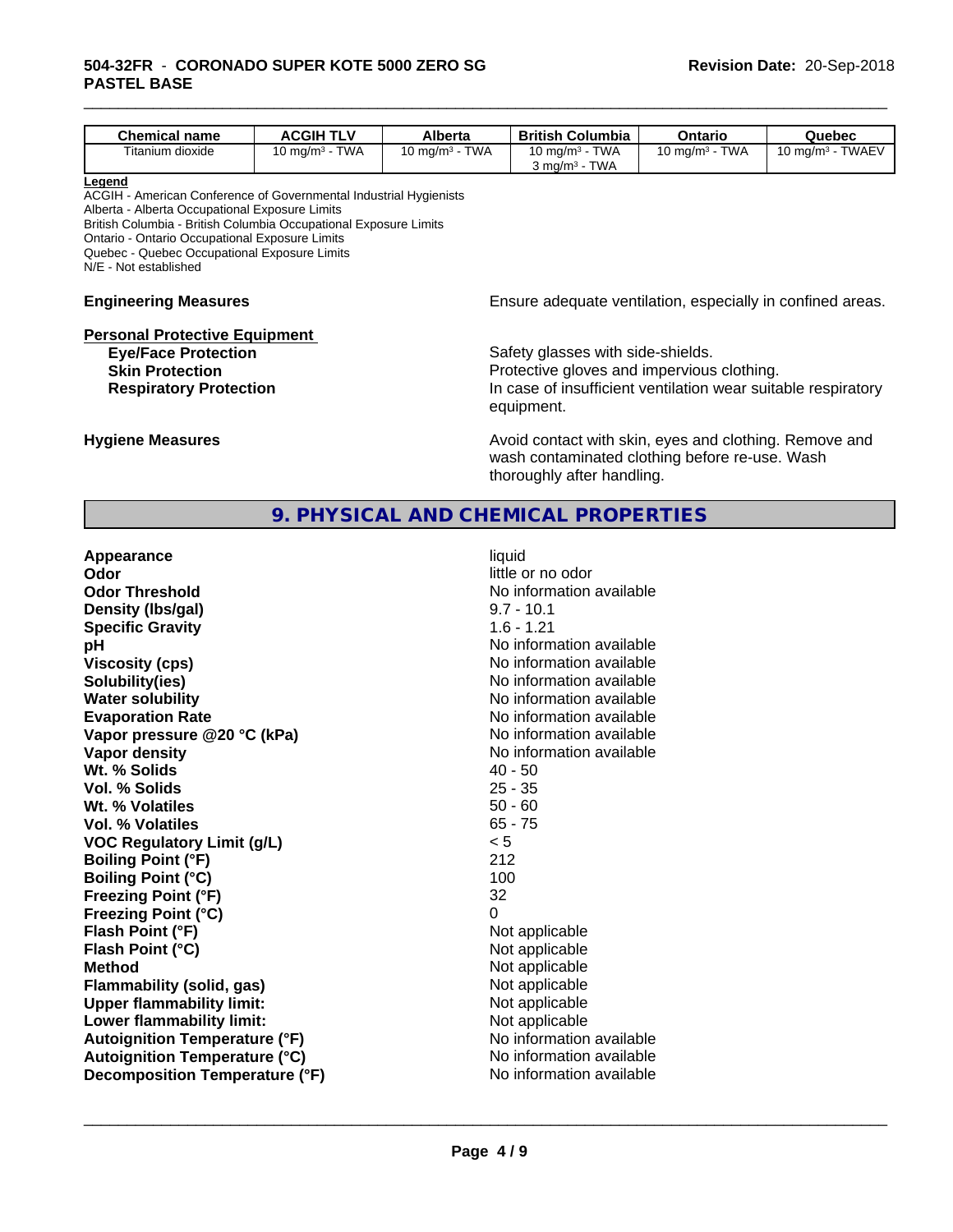**Decomposition Temperature (°C)**<br> **Partition coefficient**<br> **Partition coefficient**<br> **No** information available

**No information available** 

\_\_\_\_\_\_\_\_\_\_\_\_\_\_\_\_\_\_\_\_\_\_\_\_\_\_\_\_\_\_\_\_\_\_\_\_\_\_\_\_\_\_\_\_\_\_\_\_\_\_\_\_\_\_\_\_\_\_\_\_\_\_\_\_\_\_\_\_\_\_\_\_\_\_\_\_\_\_\_\_\_\_\_\_\_\_\_\_\_\_\_\_\_

# **10. STABILITY AND REACTIVITY**

| <b>Reactivity</b>                         | Not Applicable                           |
|-------------------------------------------|------------------------------------------|
| <b>Chemical Stability</b>                 | Stable under normal conditions.          |
| <b>Conditions to avoid</b>                | Prevent from freezing.                   |
| <b>Incompatible Materials</b>             | No materials to be especially mentioned. |
| <b>Hazardous Decomposition Products</b>   | None under normal use.                   |
| <b>Possibility of hazardous reactions</b> | None under normal conditions of use.     |

# **11. TOXICOLOGICAL INFORMATION**

#### **Product Information Information on likely routes of exposure**

**Principal Routes of Exposure** Eye contact, skin contact and inhalation.

**Acute Toxicity<br>Product Information** 

**No information available** 

#### **Symptoms related to the physical,chemical and toxicological characteristics**

**Symptoms** No information available

#### **Delayed and immediate effects as well as chronic effects from short and long-term exposure**

| Eye contact                     | May cause slight irritation                                                                                     |
|---------------------------------|-----------------------------------------------------------------------------------------------------------------|
| <b>Skin contact</b>             | Substance may cause slight skin irritation. Prolonged or<br>repeated contact may dry skin and cause irritation. |
| <b>Inhalation</b>               | May cause irritation of respiratory tract.                                                                      |
| Ingestion                       | Ingestion may cause gastrointestinal irritation, nausea,<br>vomiting and diarrhea.                              |
| <b>Sensitization</b>            | No information available.                                                                                       |
| <b>Neurological Effects</b>     | No information available.                                                                                       |
| <b>Mutagenic Effects</b>        | No information available.                                                                                       |
| <b>Reproductive Effects</b>     | No information available.                                                                                       |
| <b>Developmental Effects</b>    | No information available.                                                                                       |
| <b>Target organ effects</b>     | No information available.                                                                                       |
| <b>STOT - single exposure</b>   | No information available.                                                                                       |
| <b>STOT - repeated exposure</b> | No information available.                                                                                       |
| Other adverse effects           | No information available.                                                                                       |
| <b>Aspiration Hazard</b>        | No information available.                                                                                       |
|                                 |                                                                                                                 |

**Numerical measures of toxicity**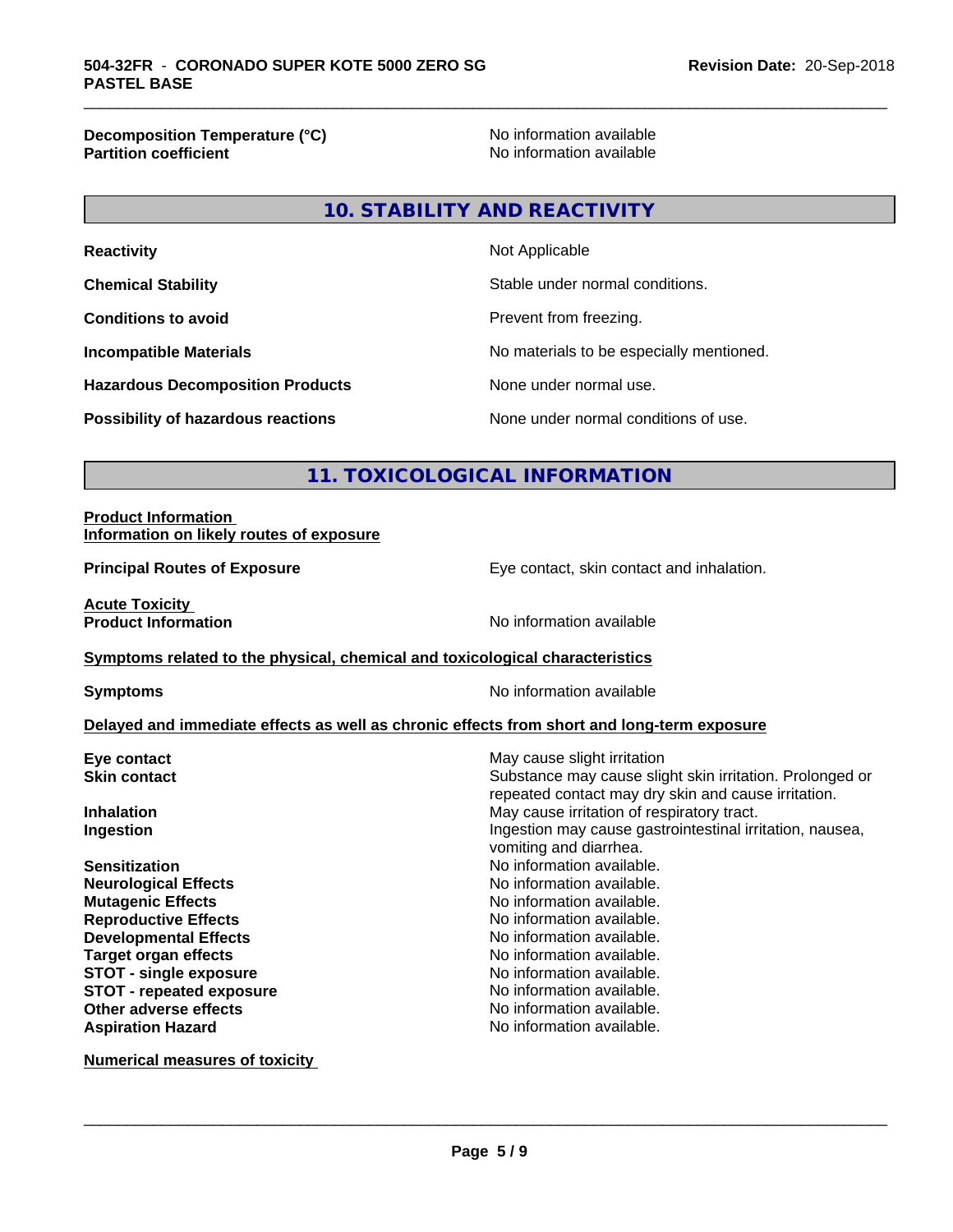#### **The following values are calculated based on chapter 3.1 of the GHS document**

#### **ATEmix (oral)** 67867 mg/kg

\_\_\_\_\_\_\_\_\_\_\_\_\_\_\_\_\_\_\_\_\_\_\_\_\_\_\_\_\_\_\_\_\_\_\_\_\_\_\_\_\_\_\_\_\_\_\_\_\_\_\_\_\_\_\_\_\_\_\_\_\_\_\_\_\_\_\_\_\_\_\_\_\_\_\_\_\_\_\_\_\_\_\_\_\_\_\_\_\_\_\_\_\_

#### **Component Information**

Titanium dioxide LD50 Oral: > 10000 mg/kg (Rat)

#### **Chronic Toxicity**

#### **Carcinogenicity**

*The information below indicateswhether each agency has listed any ingredient as a carcinogen:.*

| <b>Chemical name</b> | <b>IARC</b>                           | <b>NTP</b> |
|----------------------|---------------------------------------|------------|
|                      | 2B<br>Human<br>Carcinogen<br>Possible |            |
| Titanium<br>dioxide  |                                       |            |

• Although IARC has classified titanium dioxide as possibly carcinogenic to humans (2B), their summary concludes: "No significant exposure to titanium dioxide is thought to occur during the use of products in which titanium dioxide is bound to other materials, such as paint."

#### **Legend**

IARC - International Agency for Research on Cancer NTP - National Toxicity Program OSHA - Occupational Safety & Health Administration

**12. ECOLOGICAL INFORMATION**

#### **Ecotoxicity Effects**

The environmental impact of this product has not been fully investigated.

#### **Product Information**

## **Acute Toxicity to Fish**

No information available

#### **Acute Toxicity to Aquatic Invertebrates**

No information available

#### **Acute Toxicity to Aquatic Plants**

No information available

#### **Persistence / Degradability**

No information available.

#### **Bioaccumulation**

No information available.

#### **Mobility in Environmental Media**

No information available.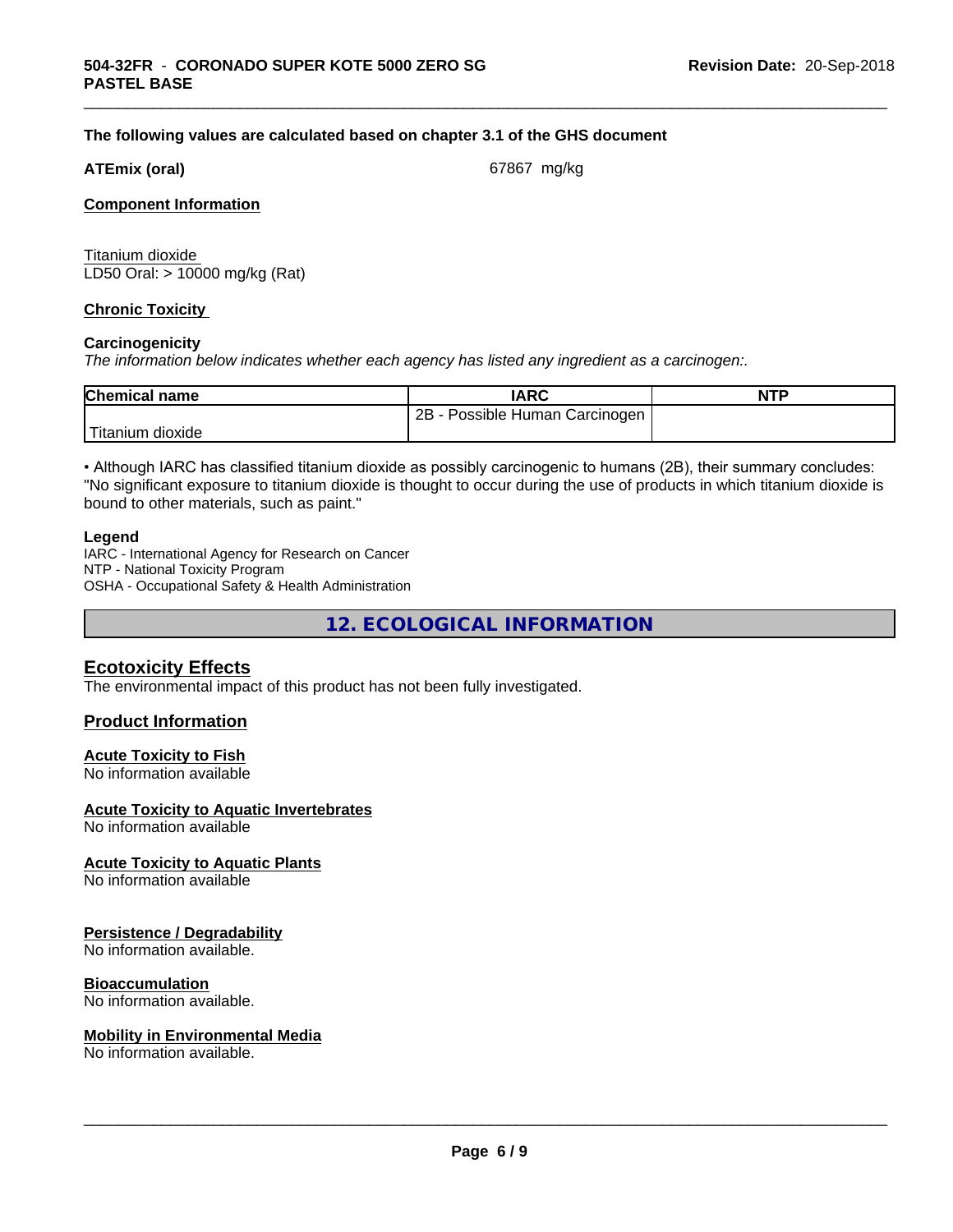**Ozone**

No information available

#### **Component Information**

#### **Acute Toxicity to Fish**

Titanium dioxide  $LC50:$  > 1000 mg/L (Fathead Minnow - 96 hr.)

#### **Acute Toxicity to Aquatic Invertebrates**

No information available

#### **Acute Toxicity to Aquatic Plants**

No information available

**13. DISPOSAL CONSIDERATIONS**

\_\_\_\_\_\_\_\_\_\_\_\_\_\_\_\_\_\_\_\_\_\_\_\_\_\_\_\_\_\_\_\_\_\_\_\_\_\_\_\_\_\_\_\_\_\_\_\_\_\_\_\_\_\_\_\_\_\_\_\_\_\_\_\_\_\_\_\_\_\_\_\_\_\_\_\_\_\_\_\_\_\_\_\_\_\_\_\_\_\_\_\_\_

**Waste Disposal Method Dispose of in accordance with federal, state, provincial,** and local regulations. Local requirements may vary, consult your sanitation department or state-designated environmental protection agency for more disposal options.

#### **14. TRANSPORT INFORMATION**

| TDG                | Not regulated |
|--------------------|---------------|
| <b>ICAO / IATA</b> | Not regulated |
| <b>IMDG / IMO</b>  | Not regulated |

# **15. REGULATORY INFORMATION**

### **International Inventories**

**TSCA: United States** Yes - All components are listed or exempt. **DSL: Canada** Yes - All components are listed or exempt.

### **National Pollutant Release Inventory (NPRI)**

#### **NPRI Parts 1- 4**

This product contains the following Parts 1-4 NPRI chemicals: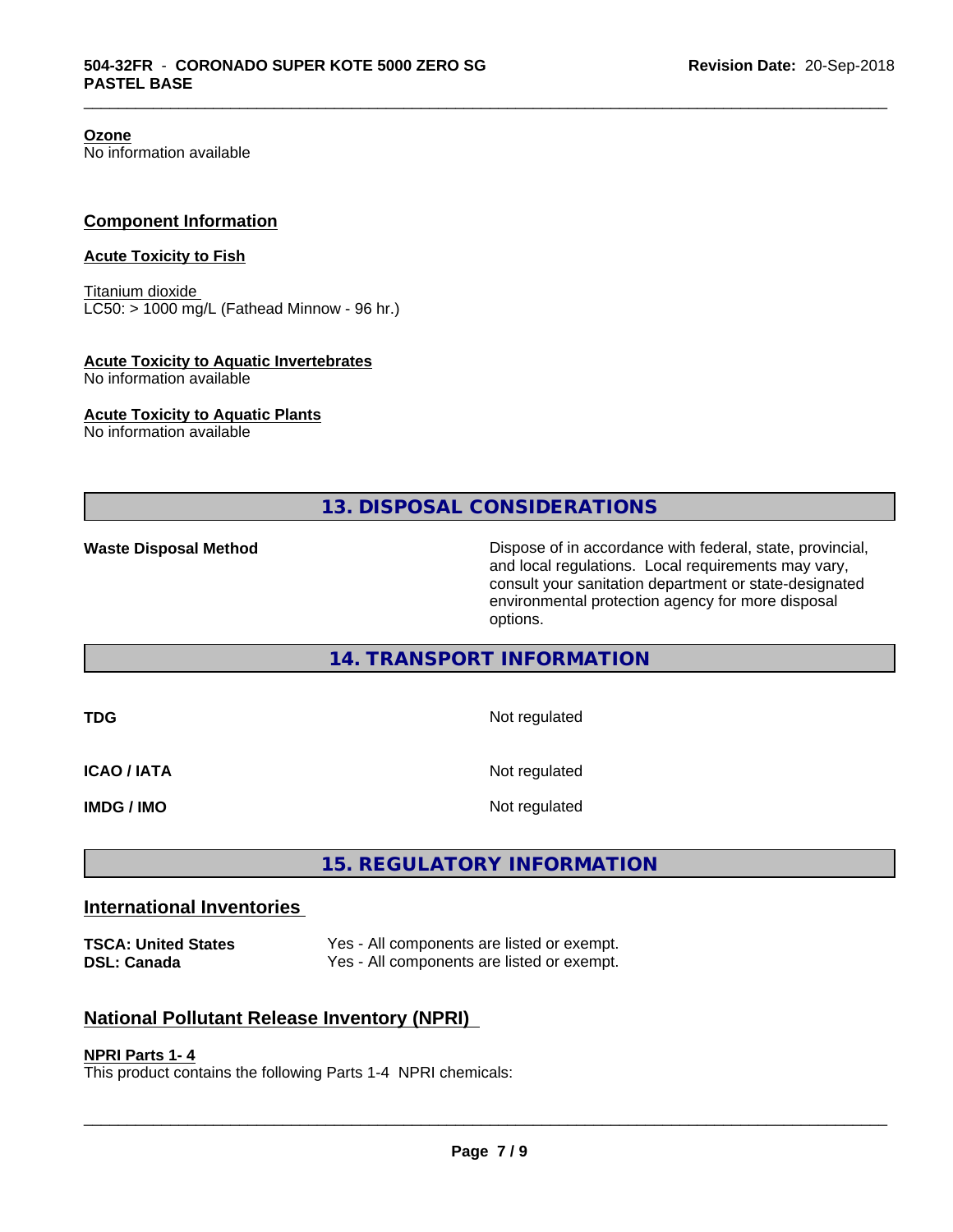#### *None*

#### **NPRI Part 5**

This product contains the following NPRI Part 5 Chemicals:

#### *None*

#### **WHMIS Regulatory Status**

This product has been classified in accordance with the hazard criteria of the Hazardous Products Regulations (HPR) and the SDS contains all the information required by the HPR.

\_\_\_\_\_\_\_\_\_\_\_\_\_\_\_\_\_\_\_\_\_\_\_\_\_\_\_\_\_\_\_\_\_\_\_\_\_\_\_\_\_\_\_\_\_\_\_\_\_\_\_\_\_\_\_\_\_\_\_\_\_\_\_\_\_\_\_\_\_\_\_\_\_\_\_\_\_\_\_\_\_\_\_\_\_\_\_\_\_\_\_\_\_

| 16. OTHER INFORMATION                    |           |                        |                             |  |  |
|------------------------------------------|-----------|------------------------|-----------------------------|--|--|
| <b>HMIS</b> -                            | Health: 1 | <b>Flammability: 0</b> | <b>Reactivity: 0 PPE: -</b> |  |  |
| <b>HMIS Legend</b><br>0 - Minimal Hazard |           |                        |                             |  |  |

- 0 Minimal Hazard
- 1 Slight Hazard
- 2 Moderate Hazard
- 3 Serious Hazard
- 4 Severe Hazard
- \* Chronic Hazard
- X Consult your supervisor or S.O.P. for "Special" handling instructions.

*Note: The PPE rating has intentionally been left blank. Choose appropriate PPE that will protect employees from the hazards the material will present under the actual normal conditions of use.*

*Caution: HMISÒ ratings are based on a 0-4 rating scale, with 0 representing minimal hazards or risks, and 4 representing significant hazards or risks. Although HMISÒ ratings are not required on MSDSs under 29 CFR 1910.1200, the preparer, has chosen to provide them. HMISÒ ratings are to be used only in conjunction with a fully implemented HMISÒ program by workers who have received appropriate HMISÒ training. HMISÒ is a registered trade and service mark of the NPCA. HMISÒ materials may be purchased exclusively from J. J. Keller (800) 327-6868.*

 **WARNING!** If you scrape, sand, or remove old paint, you may release lead dust. LEAD IS TOXIC. EXPOSURE TO LEAD DUST CAN CAUSE SERIOUS ILLNESS, SUCH AS BRAIN DAMAGE, ESPECIALLY IN CHILDREN. PREGNANT WOMEN SHOULD ALSO AVOID EXPOSURE.Wear a NIOSH approved respirator to control lead exposure. Clean up carefully with a HEPA vacuum and a wet mop. Before you start, find out how to protect yourself and your family by logging onto Health Canada @

http://www.hc-sc.gc.ca/ewh-semt/contaminants/lead-plomb/asked\_questions-questions\_posees-eng.php.

| <b>Prepared By</b>                                  | <b>Product Stewardship Department</b><br>Benjamin Moore & Co.<br>101 Paragon Drive<br>Montvale, NJ 07645<br>800-225-5554 |  |
|-----------------------------------------------------|--------------------------------------------------------------------------------------------------------------------------|--|
| <b>Revision Date:</b><br><b>Reason for revision</b> | 20-Sep-2018<br>Not available                                                                                             |  |

#### **Disclaimer**

The information contained herein is presented in good faith and believed to be accurate as of the effective date shown